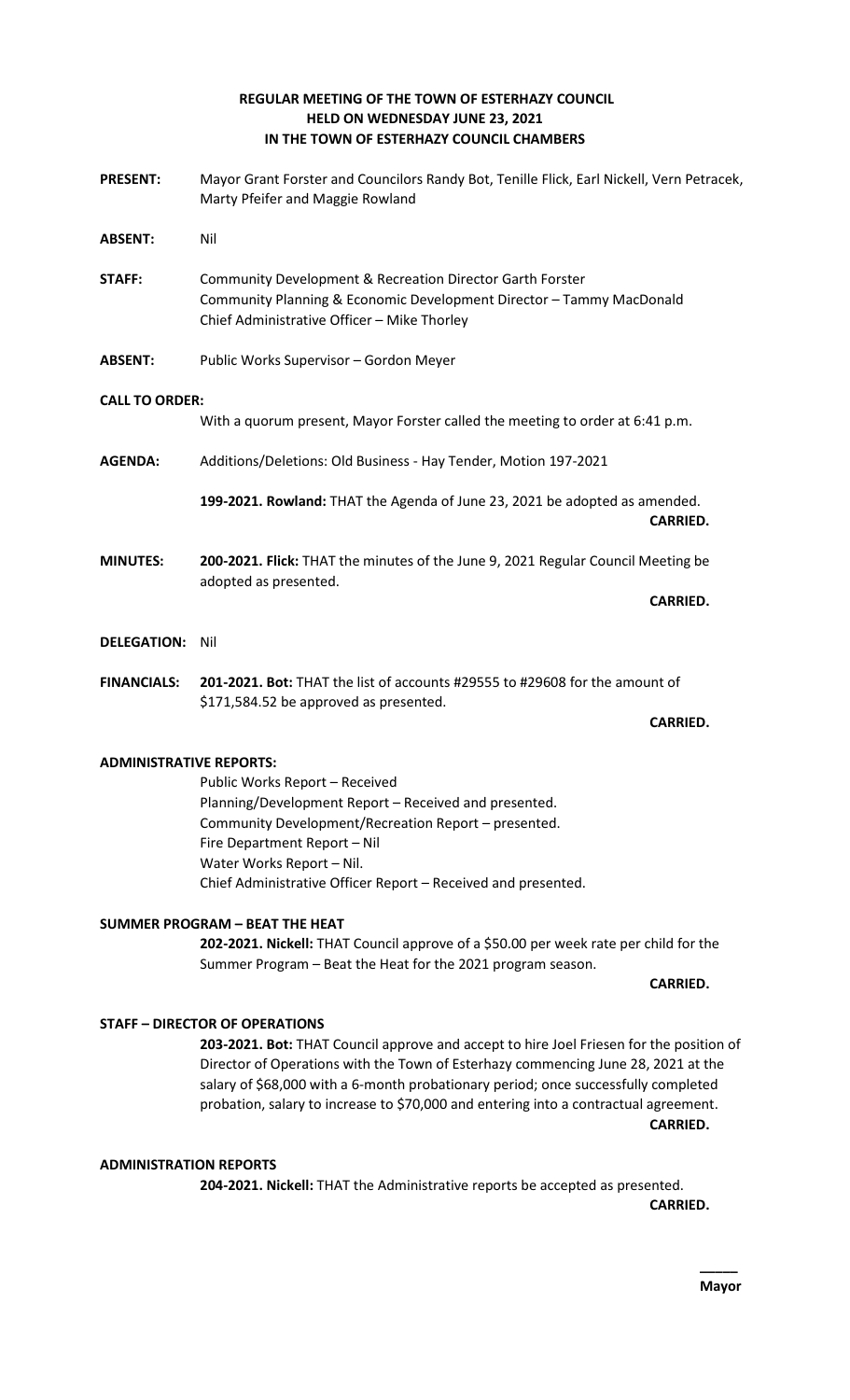# **REGULAR MEETING OF THE TOWN OF ESTERHAZY COUNCIL HELD ON WEDNESDAY JUNE 23, 2021**

## **MAYOR/COUNCIL REPORTS:**

Esterhazy Regional Park – A.G.M.

## **OLD BUSINESS:**

Hay Lease Motion 197-2021

## **MOTION 197-2021**

**205-2021. Bot:** THAT motion 197-2021 be rescinded; that Council authorize to have the Town Office, Public Works Department and full-time Recreation Department areas closed on July 2, 2021 with all salaried staff receiving the day off with pay and other fulltime staff using a holiday, EDO, banked time or day off without pay.

**CARRIED.** 

## **NEW BUSINESS:**

SaskEnergy – Right of Way Easement Agreement Lot 3 Block 14 Plan 62R18875 – Tree Roots SUMA – Virtual Mayors Summer School

# **SASKENERGY – RIGHT OF WAY EASEMENT AGREEMENT**

**206-2021. Petracek:** THAT Council approve to enter into the agreement with SaskEnergy to grant an easement with SaskEnergy for Parcel MR2, Plan 102077120; Administration to date, sign and seal the agreement.

**LOT 3 BLOCK 14 PLAN 62R18875**

**207-2021. Nickell:** THAT Council approves to reimburse the owner of Lot 3 Blk 14 Plan 62R18875 for half of the cost to power auger the main sewer line in the amount of \$105.45.

**SUMA – VIRTUAL MAYORS SUMMER SCHOOL 208-2021. Bot:** THAT Council approve of Grant Forster to attend the Virtual Mayors Summer School on August 24 and 25, 2021 at the cost of \$120.00 plus applicable taxes. **CARRIED.** 

## **CORRESPONDENCE:**

*Esterhazy Regional Park – Meeting Minutes Ministry of Government Relations – Municipal Revenue Sharing The Health Foundation Bylaw Enforcement Report Cathay Wagantall - MP SUMA – Municipal Update Tourism Saskatchewan – Industry Update*

## **CORRESPONDENCE**

**209-2021. Bot:** THAT the correspondence be accepted as presented and filed.

**CARRIED.** 

**IN-CAMERA 210-2021. Flick:** THAT pursuant to *The Local Authority Freedom of Information and Protection of Privacy Act*, Council will be discussing staffing. **Time: 7:40 p.m. CARRIED.** 

## **OUT OF CAMERA:**

**211-2021. Nickell:** THAT Council rise and report. **Time: 8:10 p.m. CARRIED.** 

# **CARRIED.**

### **CARRIED.**